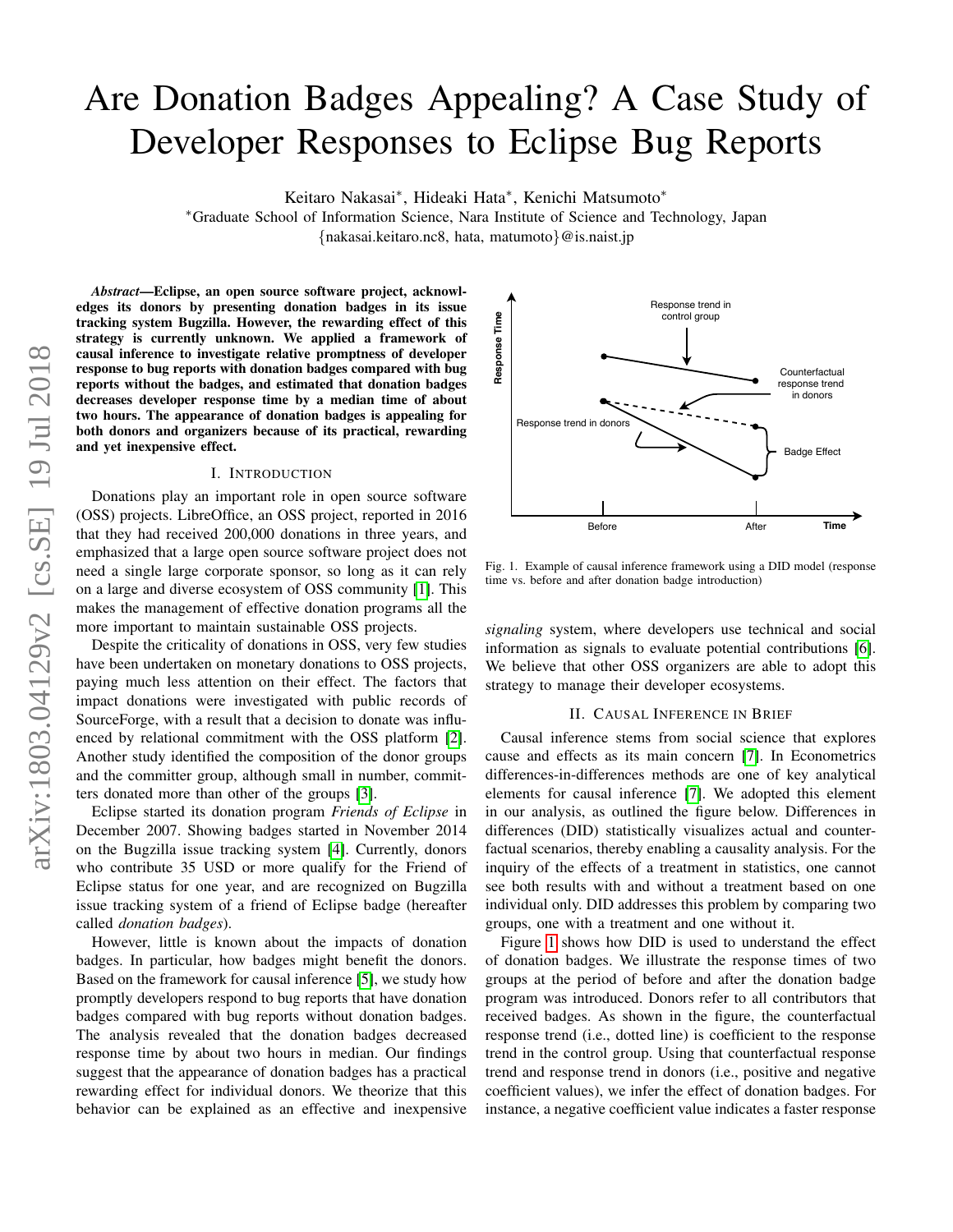time while a slower response time is indicated by a positive coefficient value.

To improve our results, the DID is extended to quantile differences in differences (QDID), to describe better the relationships at median and other quantiles (only median is studied in this paper because of the space limitation). Although half of the reports got responses in one day, the average time is almost two months because of some outliers (i.e., the max value is more than four years).

Since DID depends on the common trends assumption [\[7\]](#page-3-1), selecting a proper control group is necessary. Matching is a statistical technique, for every member of donors, to find a control member with similar observable characteristics, and is used to reduce selection bias by equating groups. We use propensity score matching as it is a popular matching technique.

### III. APPROACH

Our analysis is composed of two phases as shown in Figure [2.](#page-2-5) First, we select two groups of reporters, that is, a donors and a control group whose members have not donated (upper side), then two groups of bug reports in two time periods are identified, which are submitted by reporters in the above two reporter groups (lower side). We designed the analysis with the two phases instead of simply preparing two groups of bug reports (with and without donor badges) because the latter can cause a bias in selecting bug reports from specific reporters.

Step 1: Bug report collection. From the discussion of proposing donation badges [\[4\]](#page-2-3), we speculate that November 13, 2014 can be identified as the date of initially implementing donation badges. So we first identify reporters who had submitted at least once in both periods, that is, two years earlier and later than the donation badge implementation. We then collected bug reports submitted by the above reporters in a period between the date two years earlier and two years later than the implementation. Then, we removed bug reports whose first response comments were made by the same reporters or bug reports that were assigned to the original reporters. Bug reports whose first responses had not come in three days were removed. This is to exclude forgotten or intentionally postponed (weeks to years for the first responses) bug reports. Furthermore, we analyze the impact at the hourly unit, by focusing on relatively promptly responded reports. Consequently, we are left with 60% of reports after the removal.

Step 2: Bug reporter metrics. Metrics of bug reporters are used in the propensity score matching (step 5). The number of months worked in Bugzilla, the number of bug report submissions in the periods of before and after implementation, and the number of commits worked in Git repositories, are measured for all reporters.

Step 3: Bug report metrics. Metrics of bug reports (shown in Table [I\)](#page-2-6) are used in QDID (step 7). In addition to essential variables for DID (*donor*, *period*, and *badge*), possible factors, which affect developer response time (in hours), were explored. Several categorical variables were considered: severity metrics of seven severity levels (trivial to blocker and enhancement) and metrics related to operating systems. It is reported that bugs with higher severity were fixed faster [\[8\]](#page-3-2), and operating systems where bugs were found were reported to influence bug fixing time [\[9\]](#page-3-3). *Component* metric measures the median of response time in component. We found in our pilot study, that developer response times vary with different components. *Community* metric represents the size of contributors in community of the component. *Time* metric is a numerical order of time in months, which was used in [\[10\]](#page-3-4). We prepared this metric to consider the impact of time. *Relationship* metric mean to consider social and personal relationships between reporters and responders. Ortu *et al.* found that emotional comments could influence fixing time [\[11\]](#page-3-5). However, we did not add emotional factors because it is reported that existing sentiment analysis tools are not always applicable to software engineering domains [\[12\]](#page-3-6). From the above metrics, we select a subset of metrics based on the Akaike information criterion (AIC). Table [I](#page-2-6) shows such subset that derived the minimum AIC value. For a response variable, response time was also measured as a hour interval between the moment a bug is reported and when it gets its first response comment.

Step 4: Classifying donors or not. Names, the date of donations, and the amount of donations are summarized in a donor list. From the above information, we can identify the periods of donation badge appearance in bug reports for each donor. When duplicate names but different email addresses appear in bug reports, we removed them because we could not associate reporters and donor names uniquely. Consequently, 31 donors were identified.

Step 5: Propensity Score Matching. We used the wellknown nearest neighbor matching algorithm in propensity score matching. From 957 reporters who had not donated, 31 reporters matched with the 31 donors are identified as a control group.

Step 6: Filtering Bug Reports. Bug reports submitted by 31 donors or 31 members in a control group are used in QDID. As shown in Figure [2,](#page-2-5) those bug reports are labeled with two time periods and two groups.

Step 7: Quantile Difference in Differences. Using the collected bug report metrics shown in Table [I,](#page-2-6) QDID is performed. We report its results of 5th decile.

## IV. RESULTS AND DISCUSSION

Table [I](#page-2-6) shows coefficient values with p-values at 5th decile (median). Only the Badge metric has a statistically significant positive effect (i.e.,negative coefficient) on developer response time. Its coefficient value indicating the estimated donation badge effect is about minus two hours. Note that the effect size is relatively small (Pseudo  $R^2 = 0.011$ ). Since donation badges have been introduced only a few years ago, further analysis with longer histories is important.

From the results, readers can infer three findings from Table [I.](#page-2-6) (1) the response time is faster after contributors gained a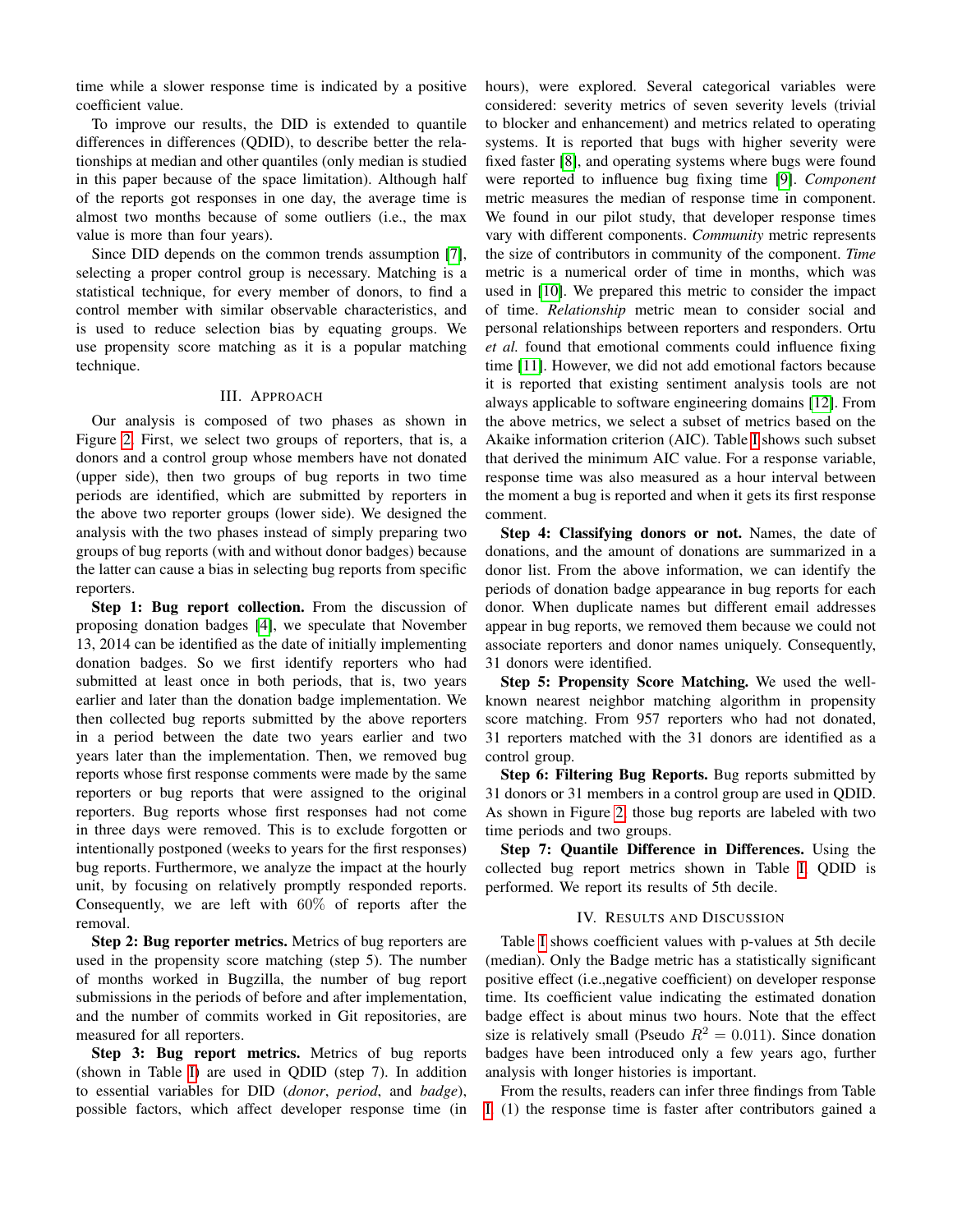

<span id="page-2-5"></span>Fig. 2. An overview of the analysis for data collection and causal inference.

TABLE I EXPLANATORY VARIABLES AND THEIR EFFECTS IN 5TH DECILE (QUANTILE)

<span id="page-2-6"></span>

| Metric       | <b>Description</b>                                                              | Coeffs (Errors) | value         | Pr ( >   t   )                        |
|--------------|---------------------------------------------------------------------------------|-----------------|---------------|---------------------------------------|
| (Intercept)  |                                                                                 | 2.237(1.120)    | 1.998         | 0.046                                 |
| Donor        | Reporter is a donor or not                                                      | 2.259(0.834)    | 2.708         | 0.007                                 |
| Period       | Submitted time is before or after the badge introduction                        | $-1.598(1.227)$ | $-1.302$      | 0.193                                 |
| Badge        | It has a donation badge or not                                                  | $-2.219(1.061)$ | $-2.092$      | 0.037                                 |
| Enhancement  | Severity is enhancement or not                                                  | 0.668(0.815)    | 0.820         | 0.412                                 |
| Windows      | Issue is related to Windows or not                                              | 1.119 (0.692)   | 1.617         | 0.106                                 |
| Linux        | Issue is related to Linux or not                                                | 0.675(0.949)    | 0.711         | 0.477                                 |
| MacOS        | Issue is related to MacOS or not                                                | 0.793(0.907)    | 0.875         | 0.382                                 |
| Component    | Response days in median for the belonging components                            | 0.317(0.198)    | 1.603         | 0.109                                 |
| Community    | # of contributors in the belonging components                                   | 0.000(0.001)    | 0.105         | 0.917                                 |
| Time         | A numerical order of time in months                                             | 0.152(0.117)    | 1.303         | 0.193                                 |
| Relationship | # of reports in which the reporter and the first responder have worked together | 0.005(0.005)    | 0.894<br>1025 | 0.371<br>$\mathcal{D}^{(1)}$<br>0.011 |

AIC = 4025, Pseudo  $R^2 = 0.011$ 

donation badge. This is evident by the negative coefficient of the *Badge* metrics as shown in the table. Furthermore, (2) badges did not have negative effects: all responses to both donors and contributors became faster after badges were introduced. This is evident by the negative coefficient of the *Period* metrics. Finally, (3) the control group is not unfairly selected: donors had longer response times compared to the control group. This is evident by the positive coefficient of the *Donor* metrics.

Why do donation badges cause faster response times? We assume that a donation badge works as a *signal*, which is a perceivable indicator of hidden technical and social qualities [\[6\]](#page-3-0). In detail, donors are likely to contribute long-term instead of being one-time contributions, Furthermore, they are more receptive and willing to help communities. Thus, responders may infer and react to these qualities.

Considering the median of developer response time in 1,822 studied bug reports is 3.5 hours, decreasing time by two hours is not trivial. This could be a practical rewarding effect for individual donors. For the organizers managing a developer ecosystem, donation badges has appeal because of the potential benefits at an inexpensive cost. Since there is no projectspecific metric nor assumption, we believe that our findings are not only limited to the current Eclipse project.

#### V. CONCLUSION

Applying a framework of causal inference from Econometrics, we investigated the causal effect of donation badges on Bugzilla, one of benefits for donors. We estimated that donation badges decrease developer response time for bug reports by about two hours in median. Our findings show the appearance of donation badges is appealing for both contributors and organizers. Other OSS organizers are able to adopt this strategy to manage their developer ecosystems.

#### **REFERENCES**

- <span id="page-2-0"></span>[1] I. Vignoli. (2016) 200,000 thanks. [Online]. Available: [https://blog.](https://blog.documentfoundation.org/blog/2016/02/25/200000-thanks/) [documentfoundation.org/blog/2016/02/25/200000-thanks/](https://blog.documentfoundation.org/blog/2016/02/25/200000-thanks/)
- <span id="page-2-1"></span>[2] S. Krishnamurthy and A. K. Tripathi, "Monetary donations to an open source software platform," *Research Policy*, vol. 38, no. 2, pp. 404–414, 2009.
- <span id="page-2-2"></span>[3] K. Nakasai, H. Hata, S. Onoue, and K. Matsumoto, "Analysis of donations in the eclipse project," in *Proc. of the 8th International Workshop on Empirical Software Engineering in Practice*, ser. IWESEP '17. 2017, pp. 18–22.
- <span id="page-2-3"></span>[4] Bug434249. (2014) Add decorator for friends of eclipse. [Online]. Available: [https://bugs.eclipse.org/bugs/show](https://bugs.eclipse.org/bugs/show_bug.cgi?id=434249) bug.cgi?id=434249
- <span id="page-2-4"></span>[5] G. W. Imbens and D. B. Rubin, *Causal Inference for Statistics, Social, and Biomedical Sciences: An Introduction*. Cambridge University Press, 2015.